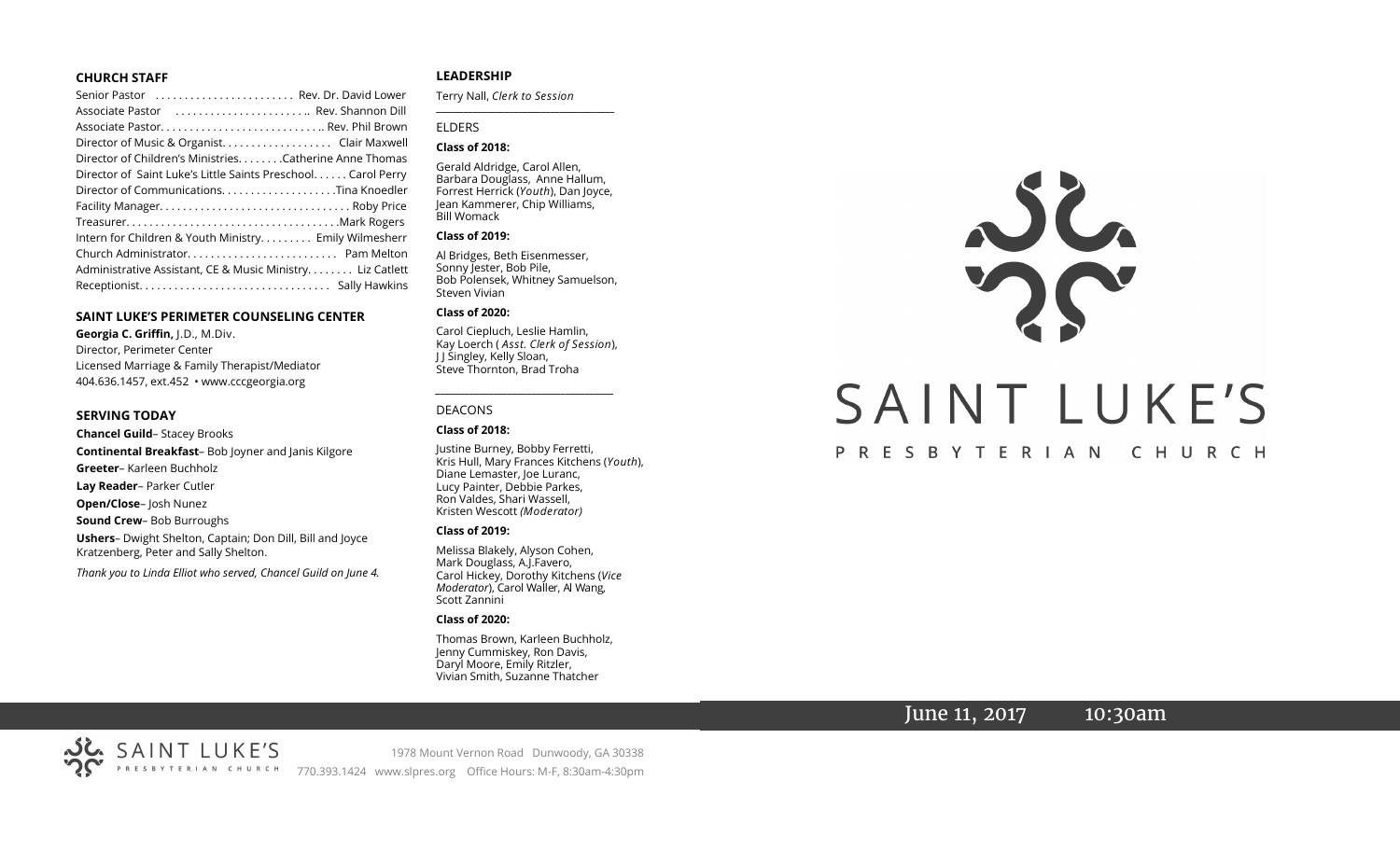

1978 Mount Vernon Road • Dunwoody, Georgia 30338 770.393.1424 • www.slpres.org

#### **June 11, 2017**  Trinity Sunday

#### **Liturgical Color:** Green

*Green is used for all of the other time periods (called Ordinary Time) not marked by a specific festival or season.*

*The red rose on the pulpit is in honor of Paxton Ross Brown, born on January 16, 2017 to Phil and Kara Brown and big sister, Mia.*

## **SUNDAY SCHEDULE**

8:30am Chapel Communion Service 9:30am Sunday School 10:30am Sanctuary Worship Service *Nursery available at all services and Sunday School.* 

## MISSION

Responding to God's call and empowered by the Holy Spirit, we invite all to join us in knowing, serving, and sharing Jesus Christ here and around the world.

VISION To be a beacon of faith, hope, and love– every member an active disciple in Christ's ministry.

# **WELCOME, GUESTS!**

We are delighted you are worshipping with us.

**DURING** the Welcome, please print the requested information on the Friendship Pad and pass the Friendship Pad down the pew.

**AFTER** the worship service, please join us outside the Sanctuary where our Pastors or a church officer will be available to answer questions and provide you with a loaf of freshly -baked bread.

**FOR MORE** information about our programs, ministries or membership, please contact one of our Pastors at 770.393.1424, or visit our website: slpres.org.

# **THAT ALL MAY WORSHIP**

**ASSISTIVE** A hearing loop is accessible പ് by switching hearing aids to T-coil. Also,  $\frac{1}{\sqrt{1}}$ large print hymnals and back cushions are available. Please contact an usher for further assistance. **CHILDREN** are a precious part of our

church family, and we welcome them in worship. Worship buckets and activity packets are available on the back ledges of the sanctuary for preschool and elementary ages. Each week, children are invited to walk up for an age-appropriate message during "Tell Us Our Story." After that time, they may remain in worship, or go to child care (PreK and younger).

# **CARE FOR A REAL SCOTTISH HERITAGE**

**EXPERIENCE?**— We are currently planning to host a trip to Scotland next spring from April 29 to May 7, 2018. If you are interested in learning more about this exciting opportunity please join us after the 10:30am worship on June 25 in the Chapel. We are looking for roughly 25 people to join us as we explore this exciting country and our Presbyterian roots (our tour guide is an ordained minister in the Church of Scotland!). Some of you may recall we visited Scotland a few years ago and had such a wonderful time we are going back! Mark your calendars and join us on the 25th to get more information. Contact Phil Brown with any questions at philbrown@slpres.org.

**FAMILY PROMISE IN JULY**— The Pentecost celebration was epic last Sunday at Saint Luke's, with David Lower reminding us what the Holy Spirit helps us do right here right now. Since we gave our April hosting week to a new host congregation, we are feeling a little rusty in Family Promise hosting. The cure is our hosting next month, July 23-30. We know some of you will have vacation conflicts. On the positive side, there should be no school conflicts and kids can stay up later! Please sign up using this link: [https://tinyurl.com/SLPCFP2017](https://tinyurl.com/SLPCFP2017-07)-07. Email David King at cardheel@yahoo.com if you need help signing up. In late July, with school about to resume, this is an exciting time in the life of our church and an exciting time with Family Promise. Thanks for all you do.

#### **MOMMY AND ME, THE CLASSROOM RENOVATION INITIATIVE**— Would you like to

be a part of Saint Luke's mission to assist the Refugee Family Literacy Program's , AKA Mommy and Me, expansion at the Memorial Drive Presbyterian Church? There is plenty of work to do and all church members are invited to be a part of this mission. The work content varies, is planned each Saturday and the plan is being communicated via email. Anyone who is interested in volunteering to help and would like to receive announcements of the upcoming work should contact Tom McIntosh at [thomasmcintosh@bellsouth.net](mailto:thomasmcintosh@bellsouth.net) or Daryl Moore, [ddmoore@yahoo.com.](mailto:ddmoore@yahoo.com)

## **FOURTH OF JULY PARADE, WE WANT YOU!—**

Please make plans to attend the Saint Luke's float decorating on Sunday, July 2 at 6pm. We'll have hot dogs, chips and drinks so please let us know if you can come and help out. We need many hands to create our standout float! RSVP please for food planning purposes to Sonny Jester at sonny.jester@gleedsusa.com.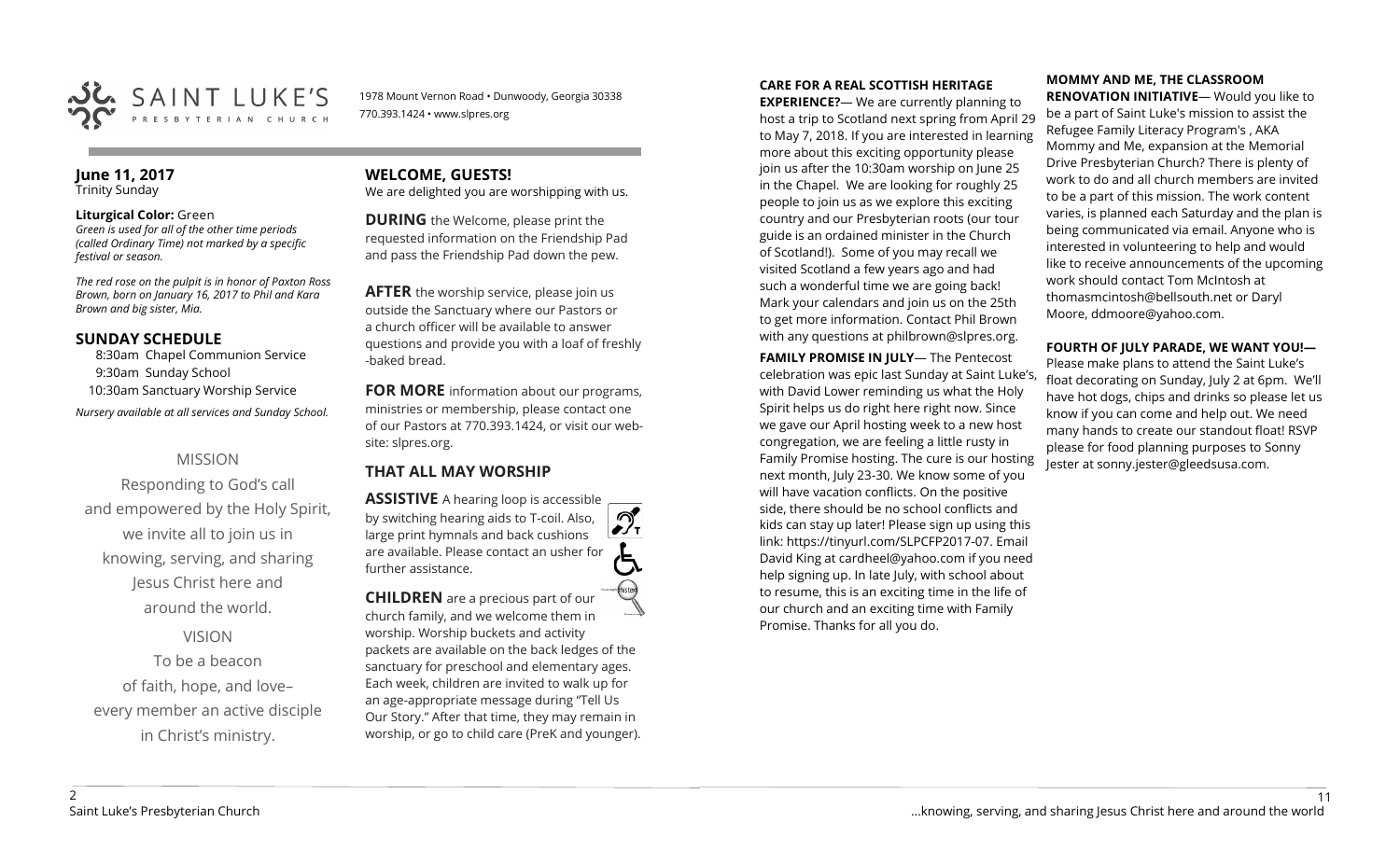# YOUTH MINISTRY

**Phil Brown philbrown@slpres.org / 770.393.1424 ext. 238 Emily Wilmesherr emilywilmesherr@slpres.org/ 770.393.1424 ext. 234**   $\_$  ,  $\_$  ,  $\_$  ,  $\_$  ,  $\_$  ,  $\_$  ,  $\_$  ,  $\_$  ,  $\_$  ,  $\_$  ,  $\_$  ,  $\_$  ,  $\_$  ,  $\_$  ,  $\_$  ,  $\_$  ,  $\_$  ,  $\_$  ,  $\_$  ,  $\_$ 

#### **YOUTH SUNDAY SCHOOL**

This Sunday we will meet upstairs in the youth room for a service project around the church. The new Sunday School time is 9:30-10:15am.

Next Sunday, June 18, we will meet in the lobby to go out to breakfast.

#### **NEW SUNDAY WORSHIP TIMES BEGINS THIS SUNDAY**

Hopefully by now you know that we have heard the response and are working through an experiment for a few months with a new Sunday morning schedule. New schedule: 8:30- 9:15am Chapel Worship, 9:30-10:15am Sunday School, 10:30-11:30am Sanctuary Worship.

#### **COMING UP THIS SUMMER**

VBS June 12-15 Honduras lune 17-24 MT. TOP June 18-24 Mexico July 8-15 Massanetta Middle School July 11-14 Thornwell Family July 20-22 Montreat July 23-29

# MUSIC MINISTRY

**Clair Maxwell clairmaxwell@slpres.org / 770.393.1424 ext. 227** 

#### **SUMMER MUSIC**

We are currently scheduling music for our summer worship services while our choirs take the summer off. If you play an instrument, take music lessons, or can't sing with the choirs during the year, this is your chance to share your gifts with the congregation. Music is needed at the 8:30 and 11am services from June 11 through August 20. All instrumentalists and singers are welcome and appreciated! Contact Clair Maxwell if interested.

\_\_\_\_\_\_\_\_\_\_\_\_\_\_\_\_\_\_\_\_\_\_\_\_\_\_\_\_\_\_\_\_\_\_\_\_\_\_\_\_\_\_\_\_\_\_\_\_\_\_\_\_\_\_\_\_\_\_\_\_\_\_\_\_\_\_\_\_\_\_\_\_\_\_\_\_\_\_\_\_\_\_\_\_\_\_\_\_\_\_\_\_\_\_\_\_\_\_\_\_

# **In Preparation for Worship**  "Did I offer peace today? Did I bring a smile to someone's face? Did I say words of healing? Did I let go of my anger and resentment? Did I forgive? Did I love? These are the real questions. I must trust that the little bit of love that I sow now will bear many fruits, here in this world and the life to come." *- Henri Nouwen* **Gathering Prayer Prelude** He Giveth More Grace *arr. Mark Hayes* **Chiming of the Hour Welcome and Announcements Call to Worship\*** Leader: Sing praises to the Lord, O you his faithful ones, and give thanks to God's holy name. **People: Weeping may linger for the night, but joy comes in the morning.**  Leader: To you, O Lord, we cried, and you have been gracious to us. **People: You have turned our mourning into dancing; you have clothed us with joy.** Leader: We will not be silent with our praise. **People: O Lord, our God, we give thanks to you forever! Hymn #686\*** God of Our Life *SANDON* **Call to Confession\***

Leader: The Lord be with you. **People: And also with you.** Leader: Let us pray.

## **Prayer of Confession\***

**Lord God, in the light of your glory we see the wrong we have done, the suffering we have caused, the good we have refused, and the truth we have denied. Heal us of our sin, wash us in your mercy, and feed us with your grace, so that we may follow your way, and work for the coming kingdom...***(Silence is kept for personal confession)* 

Leader: Lord, in Your mercy, **People: Hear our prayer. Amen.**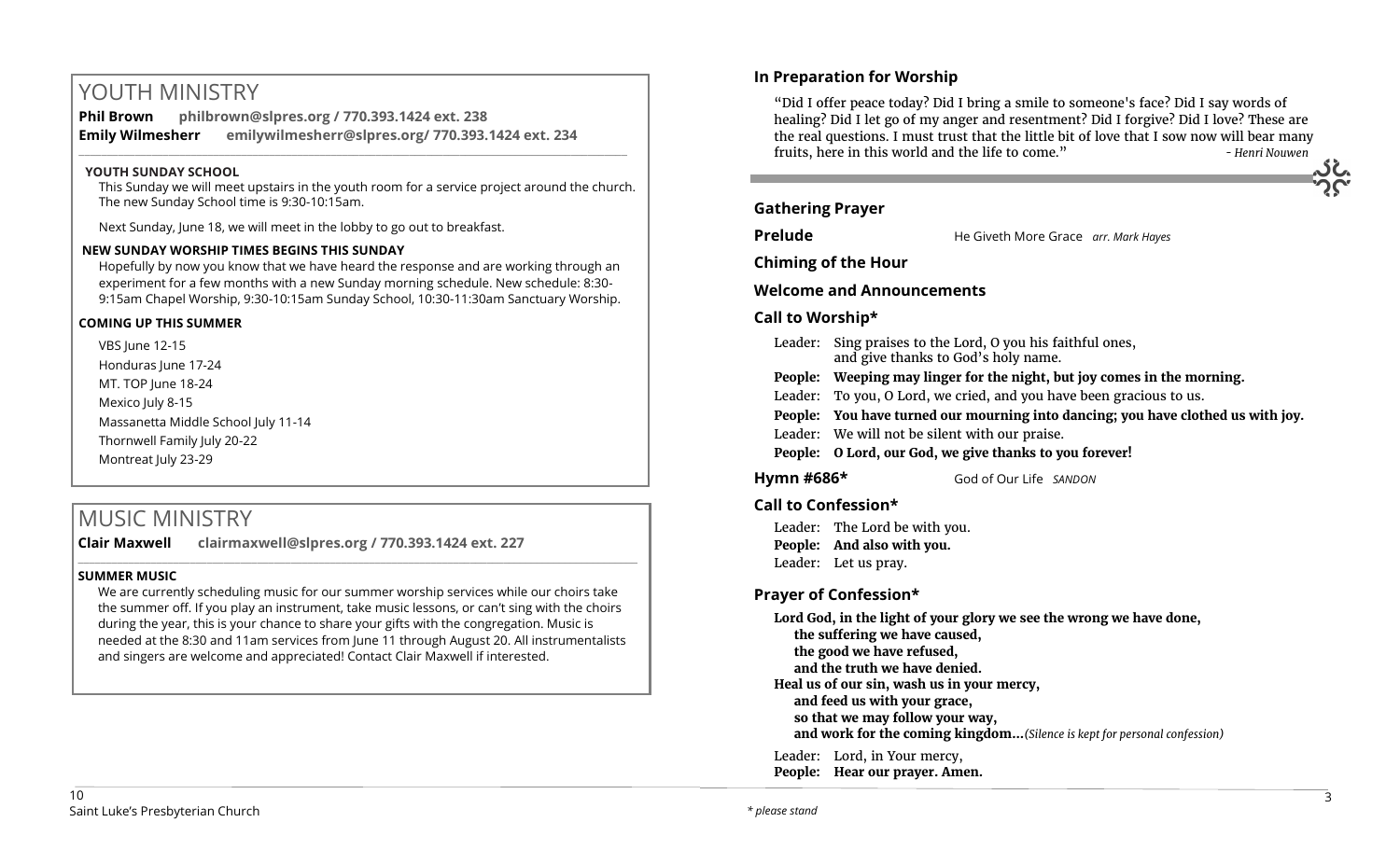## **Assurance of Forgiveness\***

#### **Song of Praise\***

**Praise the Lord, praise the Lord, let the earth hear God's voice! Praise the Lord, praise the Lord, let the people rejoice! O come to the Father through Jesus the Son, And give God the glory, great things God has done!** 

#### **Sacrament of Baptism** Paxton Ross Brown Null Resource Shannon Dill

*Parents: Phil and Kara Brown Also here to celebrate are big sister, Mia Brown, and grandparents Gary and Kelly Brown.*

### Affirmation of Faith\* Apostles' Creed

**I believe in God, the Father Almighty, Maker of heaven and earth, and in Jesus Christ, His only Son, our Lord; who was conceived by the Holy Ghost, born of the Virgin Mary, suffered under Pontius Pilate; was crucified, dead, and buried; He descended into hell; the third day He rose again from the dead; He ascended into heaven, and sitteth on the right hand of God the Father Almighty; from thence He shall come to judge the quick and the dead. I believe in the Holy Ghost; the holy catholic Church; the communion of saints; the forgiveness of sins; the resurrection of the body; and the life everlasting. Amen.**

**Response Hymn #482\*** Baptized in Water *BUNESSAN*

# ADULT MINISTRY

**Shannon Dill shannondill@slpres.org / 770.393.1424 ext. 229** 

#### **ADULT SUMMER SUNDAY SCHOOL**

Classes will continue to meet between the worship services, 9:30-10:15am. Descriptions of current groups are available on our website (slpres.org) or http://bit.ly/AdultSundaySchool. Please join us!

 $\_$  ,  $\_$  ,  $\_$  ,  $\_$  ,  $\_$  ,  $\_$  ,  $\_$  ,  $\_$  ,  $\_$  ,  $\_$  ,  $\_$  ,  $\_$  ,  $\_$  ,  $\_$  ,  $\_$  ,  $\_$  ,  $\_$  ,  $\_$  ,  $\_$ 

- Seasons of the Spirit (**Room 231/233**) a study of the scripture lessons used in Sunday sermons.
- Soul Food (**Room 234/236)** Study focuses on a variety of topics to illuminate our faith and understanding of the Christian life in this complicated world.
- Faith Foundations (**Room 232)**  Using the Kerygma study guides, this class explores Scripture, Christian Belief, and our faith with the goal of growing as Christian Disciples.
- FINCH (**Room 203)** Representing parents of children and youth, our studies hope to support and encourage you and your family.

#### **FRIDAY MORNING MEN'S BIBLE STUDY**

Fellowship and Bible study every Friday from 6:40-8am in the Parlor with Dan Joyce.

#### **BIBLE STUDY: "WAYFARERS"**

Come join David, Shannon or Phil as this week's preacher leads a study of the scripture for the upcoming Sunday's worship. Meet on Wednesdays at 10am in the church library.

# S P L A S H ! CHILDREN'S MINISTRIES

**Catherine Anne Thomas cathomas@slpres.org / 770.393.1424 ext. 228** 

#### **FUN SUNDAY MORNINGS AHEAD!**

Our summer Sunday morning schedule for JUNE and AUGUST begins next week. Join us from 9:30-10:15am for:

**\_\_\_\_\_\_\_\_\_\_\_\_\_\_\_\_\_\_\_\_\_\_\_\_\_\_\_\_\_\_\_\_\_\_\_\_\_\_\_\_\_\_\_\_\_\_\_\_\_\_\_\_\_\_\_\_\_\_\_\_\_\_\_\_\_\_\_\_\_\_\_\_\_\_\_\_\_\_\_\_\_\_\_\_\_\_\_\_\_\_\_\_\_\_\_\_\_\_\_\_\_\_\_\_\_\_\_** 

- Eye-Popping Bible Stories in Room 120 (preschool)
- Faith Factory Games in the Great Hall (elementary)

Our games in the Great Hall require two adult volunteers each week. Please click here [http://](http://www.signupgenius.com/go/20f0444a9af2fa13-faith) [www.signupgenius.com/go/20f0444a9af2fa13](http://www.signupgenius.com/go/20f0444a9af2fa13-faith)-faith, to tell us which Sunday you'll be able to help lead. All lessons are prepared and all supplies are provided. It's easy and so much fun!

#### **AND SPEAKING OF VOLUNTEERS…WE STILL NEED A FEW ADULTS FOR VBS!**

If there is any way you can give four mornings – or three – or two – or even one – during the week of June 12-15, please contact [cathomas@slpres.org](mailto:cathomas@slpres.org) right away. We have several very critical openings yet to fill. We are expecting over 150 children, so we'd love to know that we are completely ready to teach them that they are wonderfully made by God, for a purpose!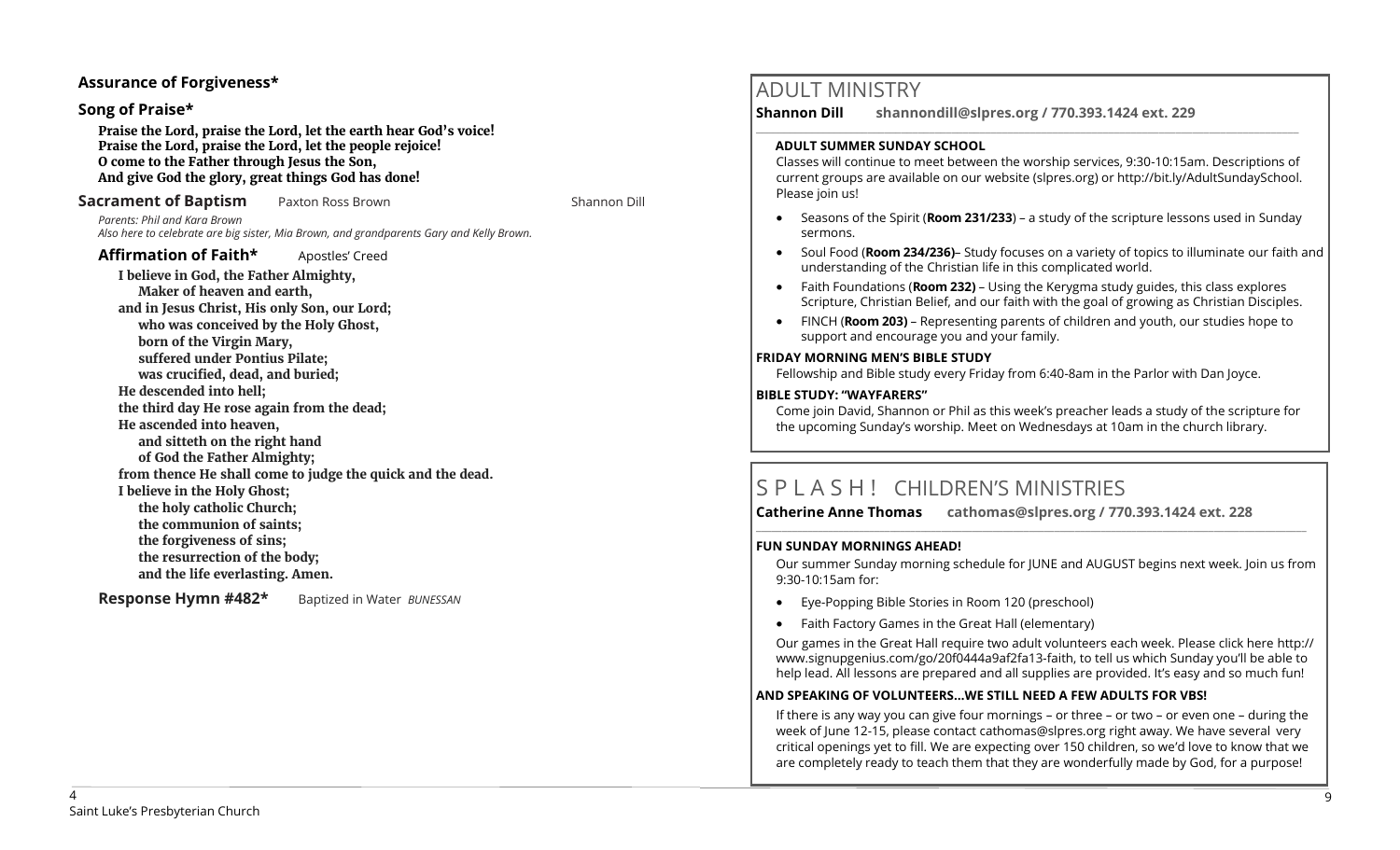**JUNE MISSION TRIPS**— This morning, we have the privilege of commissioning UNE MISSION TRIPS— This morning, we have the privilege of commissioning<br>those who are participating in our Honduras and Mountain TOP trips, serving others and growing alongside our mission partners. We already have a group in Guatemala serving right now. Please keep all these people in your prayers.

The Honduras mission team will head to the Olancho region where they will partner with a village to help with projects, play with kids, teach VBS and develop relationships.

A group of youth and adults will head back to Mountain TOP in the hills of Tennessee for Saint Luke's 10th year. Team members will work in either the service camp building projects or day camp for the children in the area.

| Jack Armstrong                 | Mary Frances Kitchens |  |
|--------------------------------|-----------------------|--|
| Will Armstrong                 | David and Betsy King  |  |
| Ainsley Brown                  | <b>Becky Loftis</b>   |  |
| Phil Brown                     | Will Pile             |  |
| Zach Burroughs                 | Andrew Rice           |  |
| Ben Coffie                     | <b>Scott Rice</b>     |  |
| Carter Coffie                  | Anna Saunders         |  |
| Rosie Coffie                   | Kate Saunders         |  |
| Claire Cummiskey               | Cameron Silas         |  |
| Nelson Cummiskey               | Casey Singley         |  |
| <b>Brown Cutler</b>            | Jack Singley          |  |
| Val DeFriece                   | Laura Singley         |  |
| Callie Dill                    | Sydney Sloan          |  |
| Shannon Dill                   | Grace Strickland      |  |
| Lauren Garrett                 | Martha Tate           |  |
| Glenda Gray                    | Laura Thornton        |  |
| Chris Guerrant                 | Morgan Underhill      |  |
| Anne Hallum/AIR Guatemala Team | Sydney Underhill      |  |
| <b>Bruce Herrick</b>           | Allie Unold           |  |
| <b>Forrest Herrick</b>         | <b>Emily Vail</b>     |  |
| Natalie Hoffman                | Maura VandeWiele      |  |
| Caroline Hurst                 | <b>Emily Wills</b>    |  |
| Oliver Hurst                   | Emily Wilmesherr      |  |
| <b>Catherine Kitchens</b>      | Les Woodsides         |  |
| Dorothy Kitchens               |                       |  |

| <b>Baptismal Promise</b>                                                              | Following the Elder's statement, the congregation will respond:                                                                                                                                                        | Dan Joyce             |
|---------------------------------------------------------------------------------------|------------------------------------------------------------------------------------------------------------------------------------------------------------------------------------------------------------------------|-----------------------|
| With joy and thanksgiving,                                                            | we welcome Paxton in to Christ's church, for we are all one in Christ.<br>We promise to love, encourage, and support him,<br>to share the good news of the gospel with him,<br>and to help him know and follow Christ. |                       |
| Passing of the Peace of Christ*                                                       |                                                                                                                                                                                                                        |                       |
| People: And also with you.                                                            | Leader: May the peace of Christ be with you.                                                                                                                                                                           |                       |
| <b>Prayer for Illumination</b>                                                        |                                                                                                                                                                                                                        | Parker Cutler         |
| <b>Scripture Lesson</b><br>Leader: The Word of the Lord.<br>People: Thanks be to God. | Psalm 30, page 478 of the Old Testament                                                                                                                                                                                |                       |
| Anthem                                                                                |                                                                                                                                                                                                                        | Sally Larson, Soloist |
| Sermon                                                                                | On Singing Truth                                                                                                                                                                                                       | David Lower           |
| Hymn #805*                                                                            | Come Sing to God ELLACOMBE                                                                                                                                                                                             |                       |
| <b>Offering Invitation</b>                                                            | Giving is a tangible sign of worship. If you give electronically, there is a blue, laminated, electronic giving card<br>in the pew rack to place in the offering plate as it is passed.                                |                       |
| <b>Offertory</b>                                                                      | Neo-Classique Mark Hayes                                                                                                                                                                                               |                       |
| Song of Thanksgiving*<br>God, we honor you.<br>God, we trust in you.                  |                                                                                                                                                                                                                        |                       |

**God, we worship and adore you. Take what we bring, offered to you. Teach us to show your abundant blessings. Alleluia, alleluia, alleluia. Amen.**